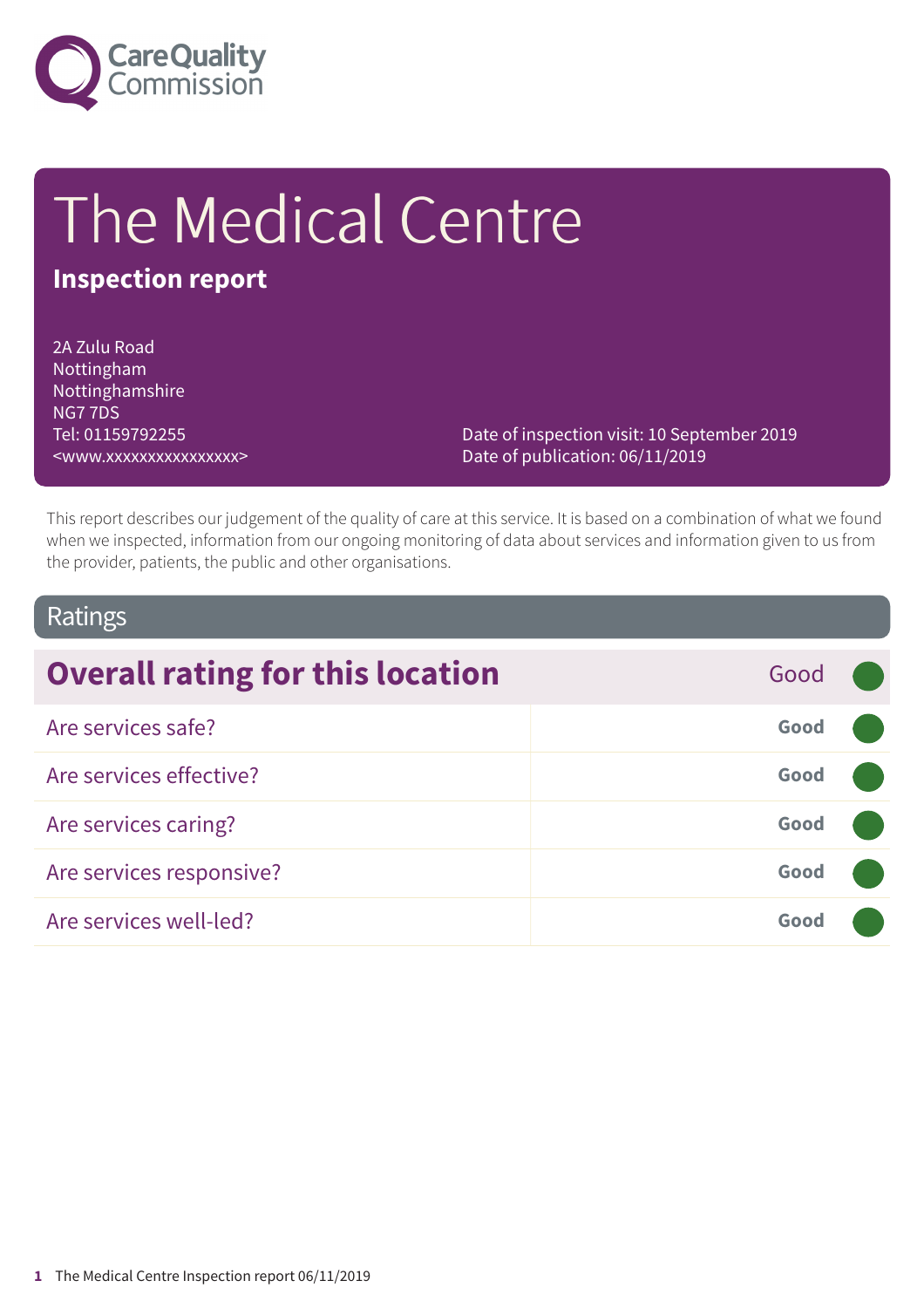# Overall summary

We carried out an announced comprehensive inspection at The Medical Centre on 10 September 2019 as part of our inspection programme.

We previously inspected the practice on 17 November 2014 and rated it Good overall, and Good in all the key questions.

We carried out an inspection of this service as we believed there may have been a change in its overall rating since our previous inspection.

Following our review of the information available to us, including information provided by the practice, we focused our inspection on the following key questions:

- Safe
- Effective
- Well-led

Because of the assurance received from our review of information we carried forward the ratings for the following key questions:

- Caring
- Responsive

We based our judgement of the quality of care at this service on a combination of:

- what we found when we inspected
- information from our ongoing monitoring of data about services and

• information from the provider, patients, the public and other organisations.

#### **We have rated this practice as good overall and good for all population groups.**

We found that:

- The practice provided care in a way that kept patients safe and protected them from avoidable harm.
- Patients received effective care and treatment that met their needs.
- Staff dealt with patients with kindness and respect and involved them in decisions about their care.
- The practice organised and delivered services to meet patients' needs. Patients could access care and treatment in a timely way.
- The way the practice was led and managed promoted the delivery of high-quality, person-centre care.

Whilst we found no breaches of regulations, the provider **should**:

• Improve their processes for medicines management by monitoring the prescribing of controlled drugs.

#### **Details of our findings and the evidence supporting our ratings are set out in the evidence tables.**

#### **Dr Rosie Benneyworth BM BS BMedSci MRCGP**

**Chief Inspector of Primary Medical Services and Integrated Care**